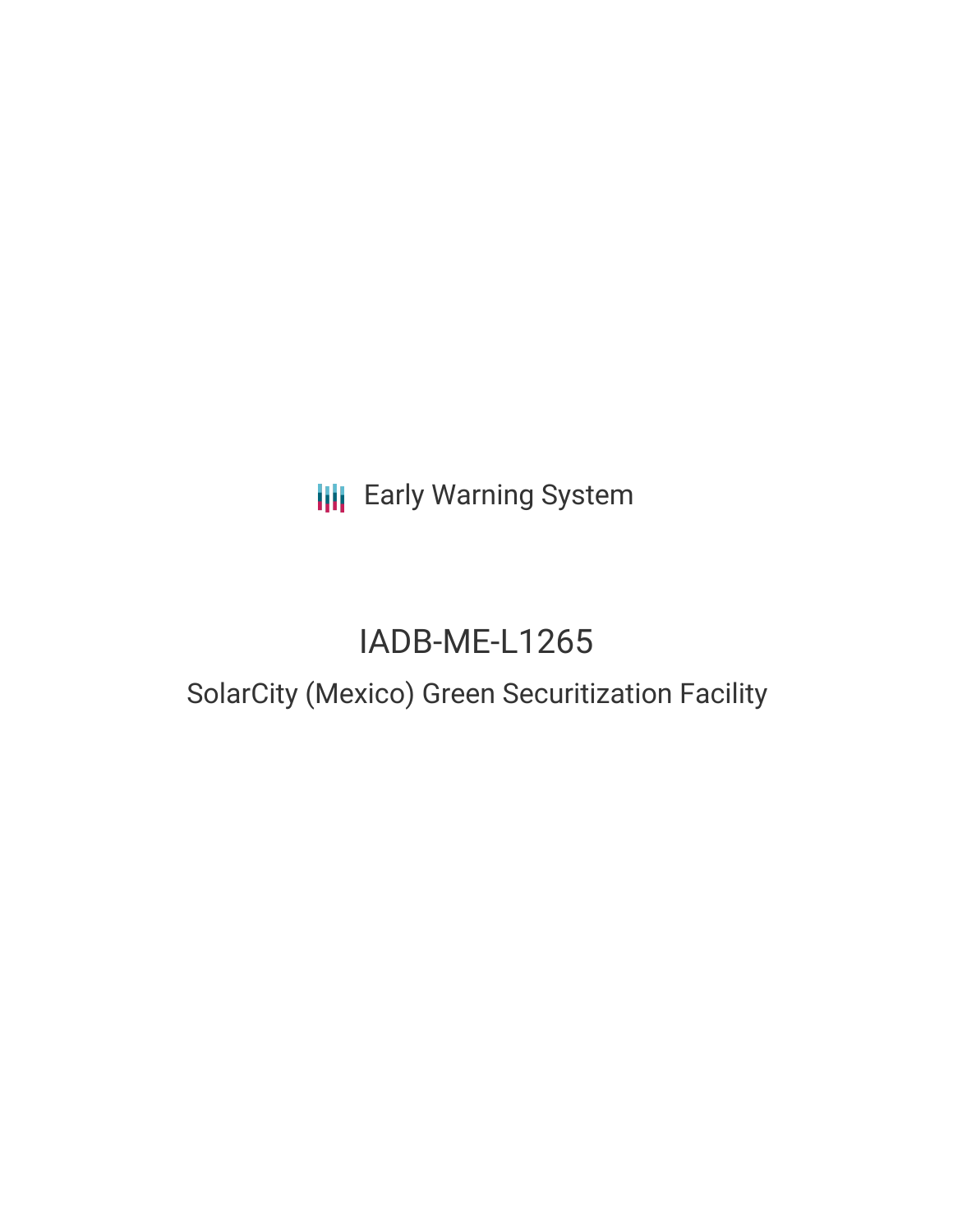

# **Quick Facts**

| <b>Countries</b>               | Mexico                                 |
|--------------------------------|----------------------------------------|
| <b>Financial Institutions</b>  | Inter-American Development Bank (IADB) |
| <b>Status</b>                  | Approved                               |
| <b>Bank Risk Rating</b>        | U                                      |
| <b>Voting Date</b>             | 2016-12-13                             |
| <b>Sectors</b>                 | Energy                                 |
| <b>Investment Type(s)</b>      | Loan                                   |
| <b>Investment Amount (USD)</b> | \$15.00 million                        |
| <b>Project Cost (USD)</b>      | \$15.00 million                        |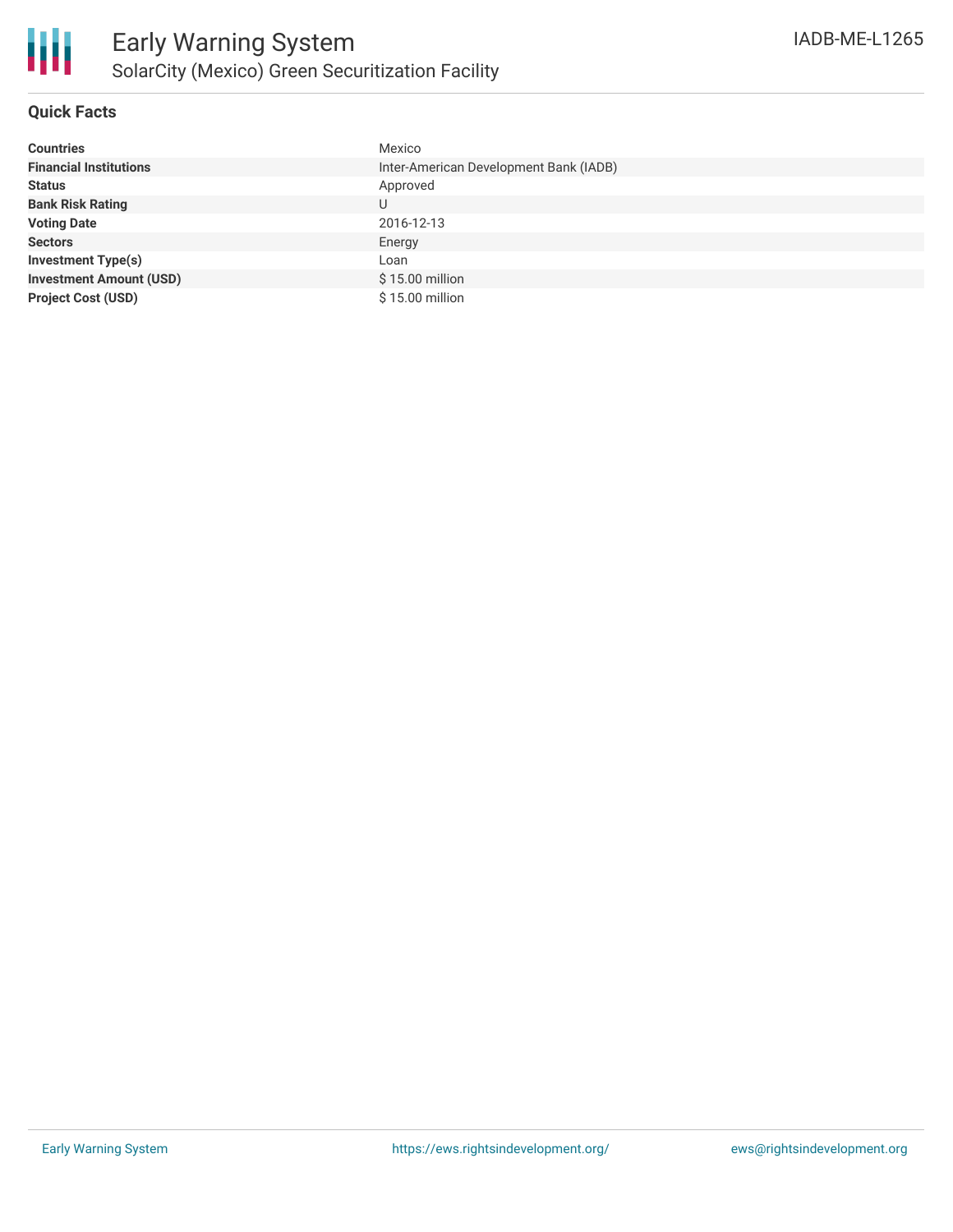

#### **Project Description**

The objective of the Facility is to provide an alternative financing mechanism for small-scale solar photovoltaic (PV) projects through the issuance of green ABS. The financing mechanism consists in a two-step financing solution: (i) a warehousing loan to an SPV that will serve to finance, accumulate PV projects developed by Ilioss (SolarCity Mexican Subsidiary); and one or more PCGs will be issued to support the securitization of the solar recievables to be issued in the local capital markets.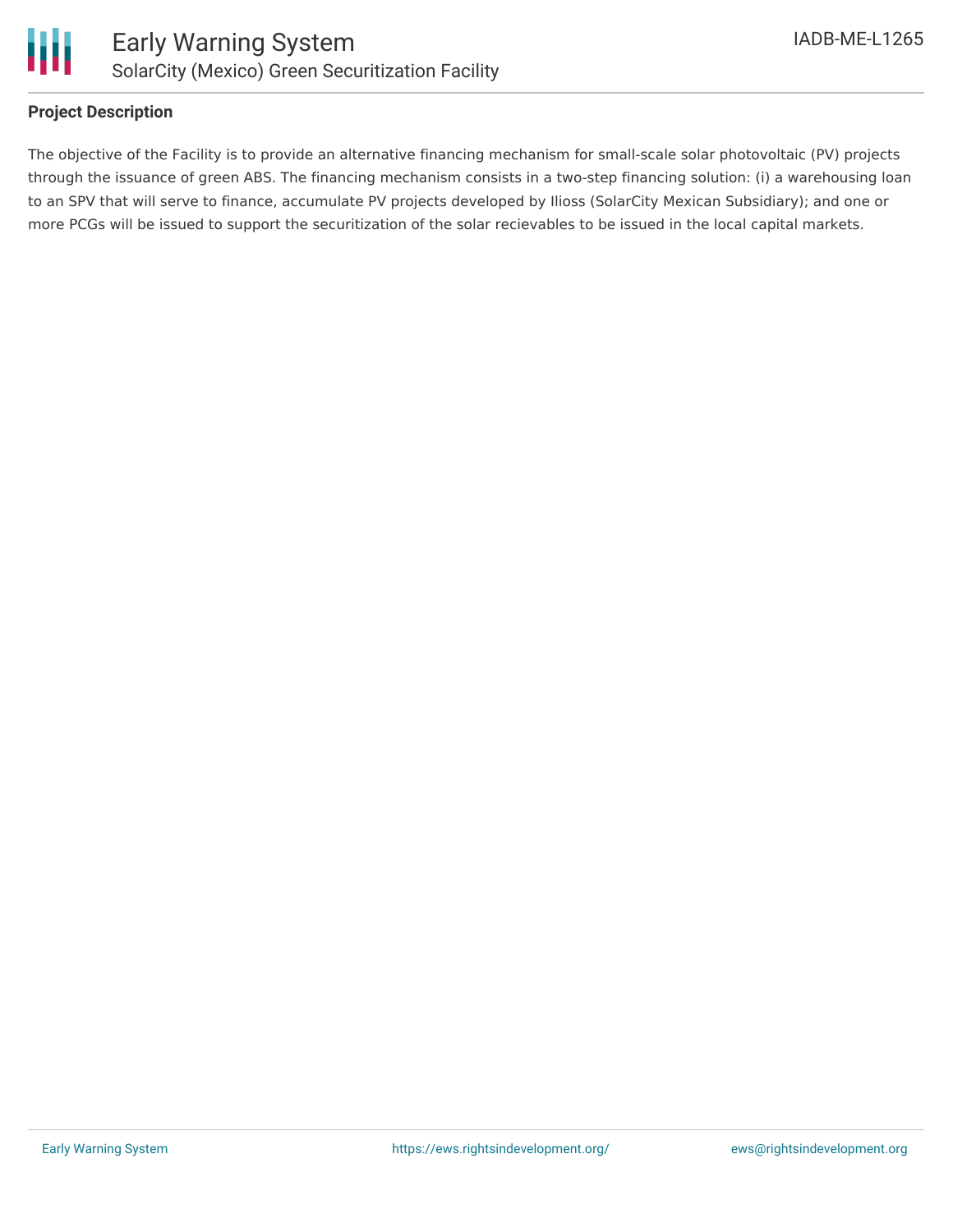

## **Investment Description**

• Inter-American Development Bank (IADB)

CTF Fund